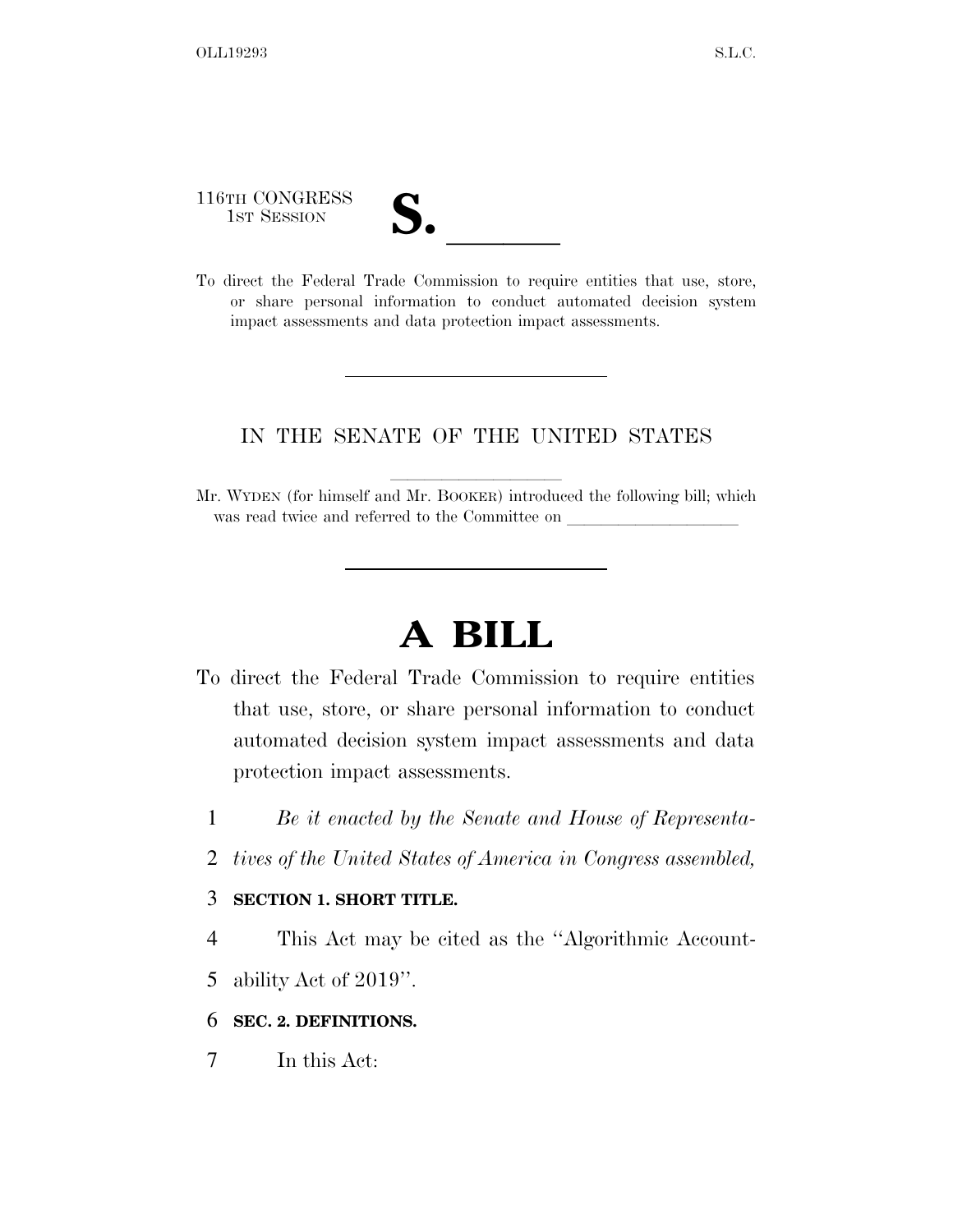(1) AUTOMATED DECISION SYSTEM.—The term ''automated decision system'' means a computational process, including one derived from machine learn- ing, statistics, or other data processing or artificial intelligence techniques, that makes a decision or fa- cilitates human decision making, that impacts con-sumers.

8 (2) AUTOMATED DECISION SYSTEM IMPACT AS- SESSMENT.—The term ''automated decision system impact assessment'' means a study evaluating an automated decision system and the automated deci- sion system's development process, including the de- sign and training data of the automated decision system, for impacts on accuracy, fairness, bias, dis- crimination, privacy, and security that includes, at a minimum—

 (A) a detailed description of the automated decision system, its design, its training, data, and its purpose;

 (B) an assessment of the relative benefits and costs of the automated decision system in light of its purpose, taking into account rel-evant factors, including—

24 (i) data minimization practices;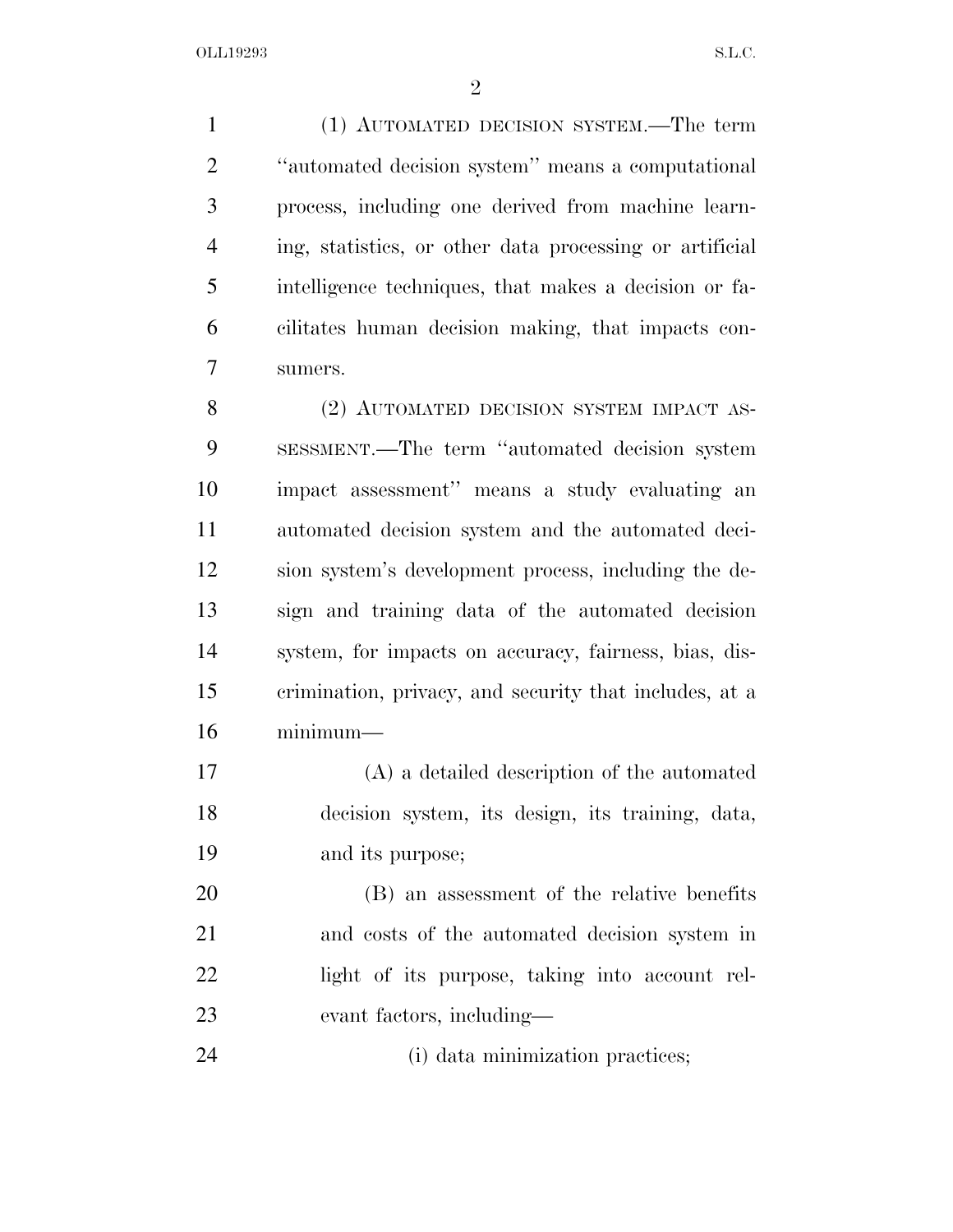OLL19293 S.L.C.

| $\mathbf{1}$   | (ii) the duration for which personal            |
|----------------|-------------------------------------------------|
| $\overline{2}$ | information and the results of the auto-        |
| 3              | mated decision system are stored;               |
| $\overline{4}$ | (iii) what information about the auto-          |
| 5              | mated decision system is available to con-      |
| 6              | sumers;                                         |
| 7              | (iv) the extent to which consumers              |
| 8              | have access to the results of the automated     |
| 9              | decision system and may correct or object       |
| 10             | to its results; and                             |
| 11             | (v) the recipients of the results of the        |
| 12             | automated decision system;                      |
| 13             | (C) an assessment of the risks posed by         |
| 14             | the automated decision system to the privacy or |
| 15             | security of personal information of consumers   |
| 16             | and the risks that the automated decision sys-  |
| 17             | tem may result in or contribute to inaccurate,  |
| 18             | unfair, biased, or discriminatory decisions im- |
| 19             | pacting consumers; and                          |
| 20             | (D) the measures the covered entity will        |
| 21             | employ to minimize the risks described in sub-  |
| 22             | paragraph (C), including technological and      |
| 23             | physical safeguards.                            |
| 24             | (3) COMMISSION.—The term "Commission"           |
| 25             | means the Federal Trade Commission.             |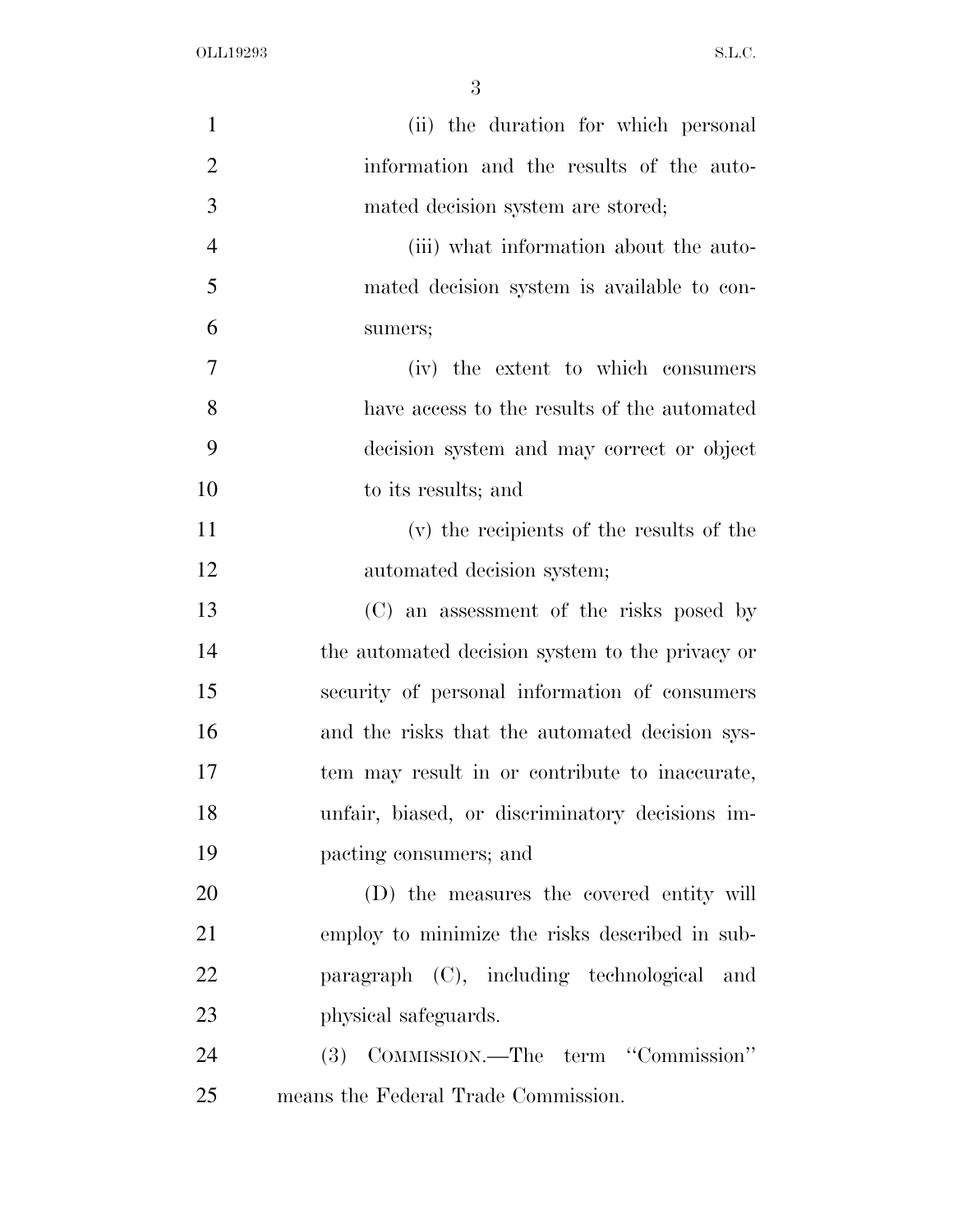| $\mathbf{1}$   | (4) CONSUMER.—The term "consumer" means             |
|----------------|-----------------------------------------------------|
| $\overline{2}$ | an individual.                                      |
| 3              | (5) COVERED ENTITY.—The term "covered en-           |
| $\overline{4}$ | tity" means any person, partnership, or corporation |
| 5              | over which the Commission has jurisdiction under    |
| 6              | section $5(a)(2)$ of the Federal Trade Commission   |
| 7              | Act (15 U.S.C. 45(a)(2)) that—                      |
| 8              | (A) had greater than $$50,000,000$ in aver-         |
| 9              | age annual gross receipts for the 3-taxable-year    |
| 10             | period preceding the most recent fiscal year, as    |
| 11             | determined in accordance with paragraphs (2)        |
| 12             | and $(3)$ of section $448(c)$ of the Internal Rev-  |
| 13             | enue Code of 1986;                                  |
| 14             | (B) possesses or controls personal informa-         |
| 15             | tion on more than—                                  |
| 16             | $(i)$ 1,000,000 consumers; or                       |
| 17             | $(ii)$ 1,000,000 consumer devices;                  |
| 18             | (C) is substantially owned, operated, or            |
| 19             | controlled by a person, partnership, or corpora-    |
| 20             | tion that meets the requirements under sub-         |
| 21             | paragraph $(A)$ or $(B)$ ; or                       |
| 22             | (D) is a data broker or other commercial            |
| 23             | entity that, as a substantial part of its business, |
| 24             | collects, assembles, or maintains personal infor-   |
| 25             | mation concerning an individual who is not a        |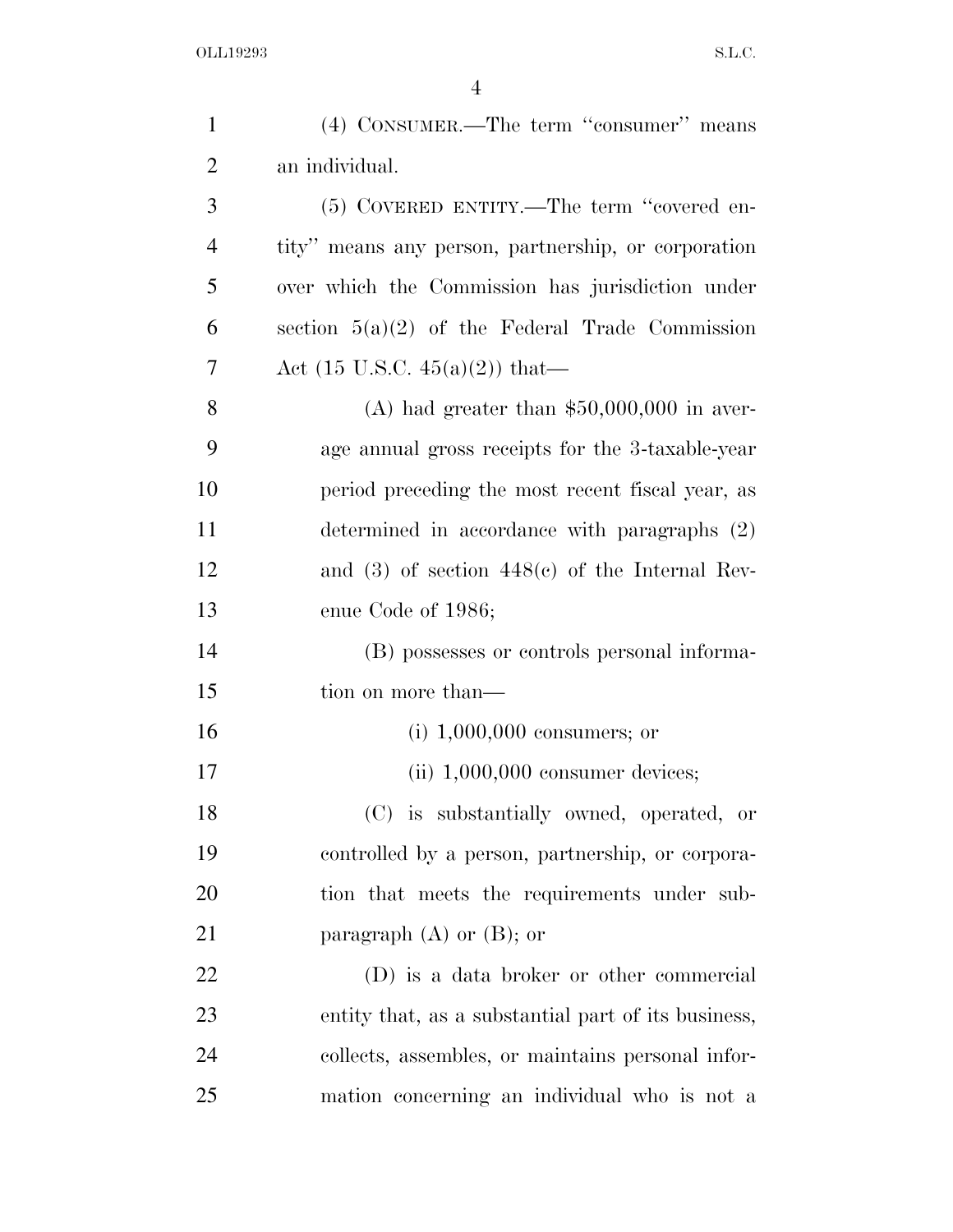| $\mathbf{1}$   | customer or an employee of that entity in order     |
|----------------|-----------------------------------------------------|
| $\overline{2}$ | to sell or trade the information or provide third-  |
| 3              | party access to the information.                    |
| $\overline{4}$ | (6) DATA PROTECTION IMPACT ASSESSMENT.              |
| 5              | term "data protection impact assessment"<br>The     |
| 6              | means a study evaluating the extent to which an in- |
| 7              | formation system protects the privacy and security  |
| 8              | of personal information the system processes.       |
| 9              | (7) HIGH-RISK AUTOMATED DECISION<br>SYS-            |
| 10             | TEM.—The term "high-risk automated decision sys-    |
| 11             | tem" means an automated decision system that—       |
| 12             | (A) taking into account the novelty of the          |
| 13             | technology used and the nature, scope, context,     |
| 14             | and purpose of the automated decision system,       |
| 15             | poses a significant risk—                           |
| 16             | (i) to the privacy or security of per-              |
| 17             | sonal information of consumers; or                  |
| 18             | (ii) of resulting in or contributing to             |
| 19             | inaccurate, unfair, biased, or discrimina-          |
| 20             | tory decisions impacting consumers;                 |
| 21             | (B) makes decisions, or facilitates human           |
| 22             | decision making, based on systematic and ex-        |
| 23             | tensive evaluations of consumers, including at-     |
| 24             | tempts to analyze or predict sensitive aspects of   |
| 25             | their lives, such as their work performance, eco-   |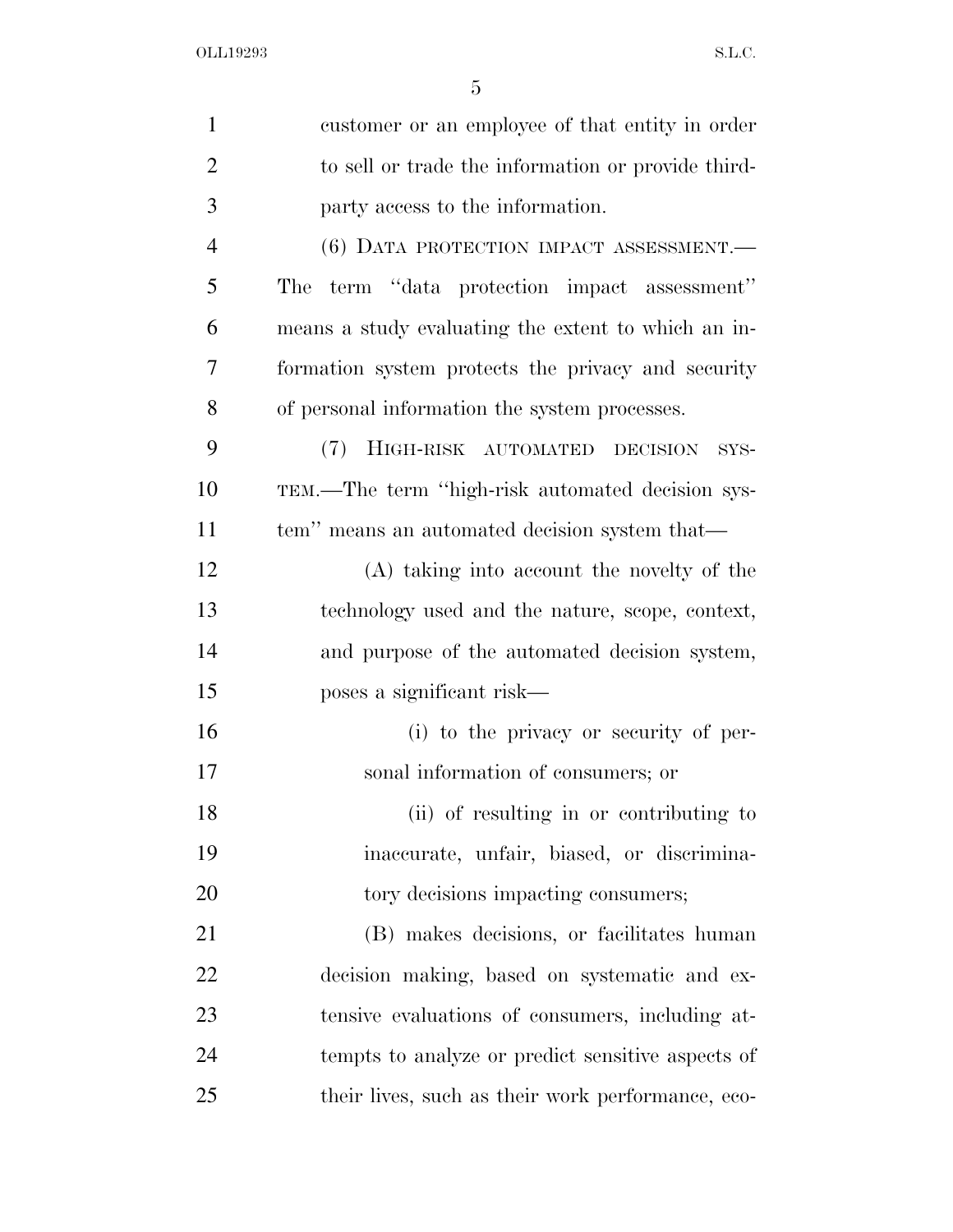| $\mathbf{1}$   | nomic situation, health, personal preferences,    |
|----------------|---------------------------------------------------|
| $\overline{2}$ | interests, behavior, location, or movements,      |
| 3              | $that-$                                           |
| $\overline{4}$ | (i) alter legal rights of consumers; or           |
| 5              | (ii) otherwise significantly impact con-          |
| 6              | sumers;                                           |
| $\tau$         | (C) involves the personal information of a        |
| 8              | significant number of consumers regarding         |
| 9              | race, color, national origin, political opinions, |
| 10             | religion, trade union membership, genetic data,   |
| 11             | biometric data, health, gender, gender identity,  |
| 12             | sexuality, sexual orientation, criminal convic-   |
| 13             | tions, or arrests;                                |
| 14             | (D) systematically monitors a large, pub-         |
| 15             | licly accessible physical place; or               |
| 16             | (E) meets any other criteria established by       |
| 17             | the Commission in regulations issued under sec-   |
| 18             | tion $3(b)(1)$ .                                  |
| 19             | (8) HIGH-RISK INFORMATION SYSTEM.—The             |
| 20             | term "high-risk information system" means an in-  |
| 21             | formation system that—                            |
| 22             | (A) taking into account the novelty of the        |
| 23             | technology used and the nature, scope, context,   |
| 24             | and purpose of the information system, poses a    |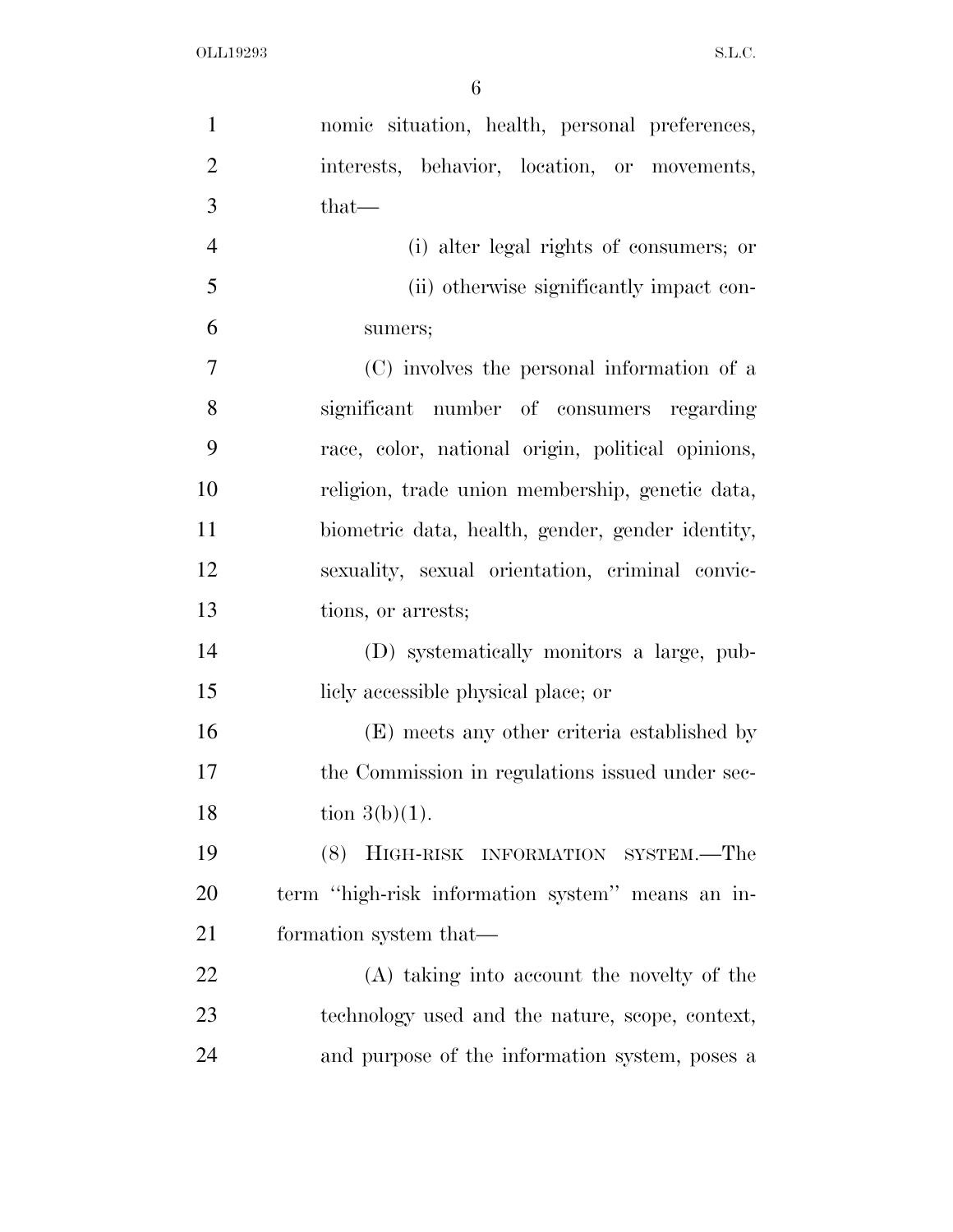| $\mathbf{1}$   | significant risk to the privacy or security of per- |
|----------------|-----------------------------------------------------|
| $\overline{2}$ | sonal information of consumers;                     |
| 3              | (B) involves the personal information of a          |
| $\overline{4}$ | significant number of consumers regarding           |
| 5              | race, color, national origin, political opinions,   |
| 6              | religion, trade union membership, genetic data,     |
| 7              | biometric data, health, gender, gender identity,    |
| 8              | sexuality, sexual orientation, criminal convic-     |
| 9              | tions, or arrests;                                  |
| 10             | (C) systematically monitors a large, pub-           |
| 11             | licly accessible physical place; or                 |
| 12             | (D) meets any other criteria established by         |
| 13             | the Commission in regulations issued under sec-     |
| 14             | tion $3(b)(1)$ .                                    |
| 15             | (9) INFORMATION SYSTEM.—The term "infor-            |
| 16             | mation system"-                                     |
| 17             | (A) means a process, automated or not,              |
| 18             | that involves personal information, such as the     |
| 19             | collection, recording, organization, structuring,   |
| 20             | storage, alteration, retrieval, consultation, use,  |
| 21             | sharing, disclosure, dissemination, combination,    |
| 22             | restriction, erasure, or destruction of personal    |
| 23             | information; and                                    |
| 24             | (B) does not include automated decision             |
| 25             | systems.                                            |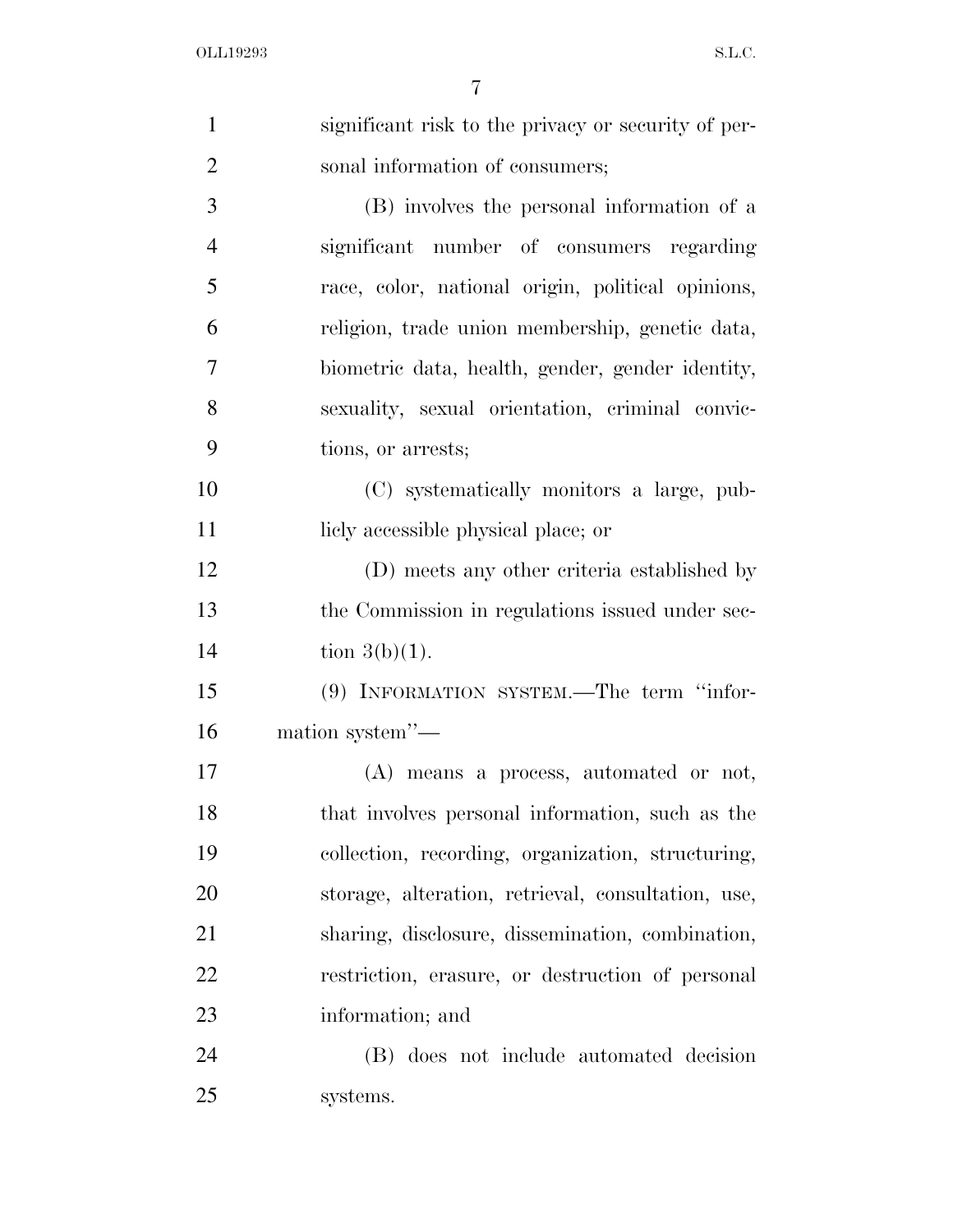| $\mathbf{1}$   | (10) PERSONAL INFORMATION.—The<br>term                |
|----------------|-------------------------------------------------------|
| $\overline{2}$ | "personal information" means any information, re-     |
| 3              | gardless of how the information is collected, in-     |
| $\overline{4}$ | ferred, or obtained that is reasonably linkable to a  |
| 5              | specific consumer or consumer device.                 |
| 6              | $(11)$ STORE.—The term "store"—                       |
| 7              | $(A)$ means the actions of a person, part-            |
| 8              | nership, or corporation to retain information;        |
| 9              | and                                                   |
| 10             | (B) includes actions to store, collect, as-           |
| 11             | semble, possess, control, or maintain informa-        |
| 12             | tion.                                                 |
| 13             | $(12)$ USE.—The term "use" means the actions          |
| 14             | of a person, partnership, or corporation in using in- |
| 15             | formation, including actions to use, process, or ac-  |
| 16             | cess information.                                     |
| 17             | SEC. 3. DATA PROTECTION AUTHORITY.                    |
| 18             | (a) ACTS PROHIBITED.—It is unlawful for any cov-      |
| 19             | ered entity to-                                       |
| 20             | (1) violate a regulation promulgated under sub-       |
| 21             | section $(b)$ ; or                                    |
| 22             | (2) knowingly provide substantial assistance to       |
| 23             | any person, partnership, or corporation whose ac-     |
| 24             | tions violate subsection (b).                         |
| 25             | (b) REGULATIONS.-                                     |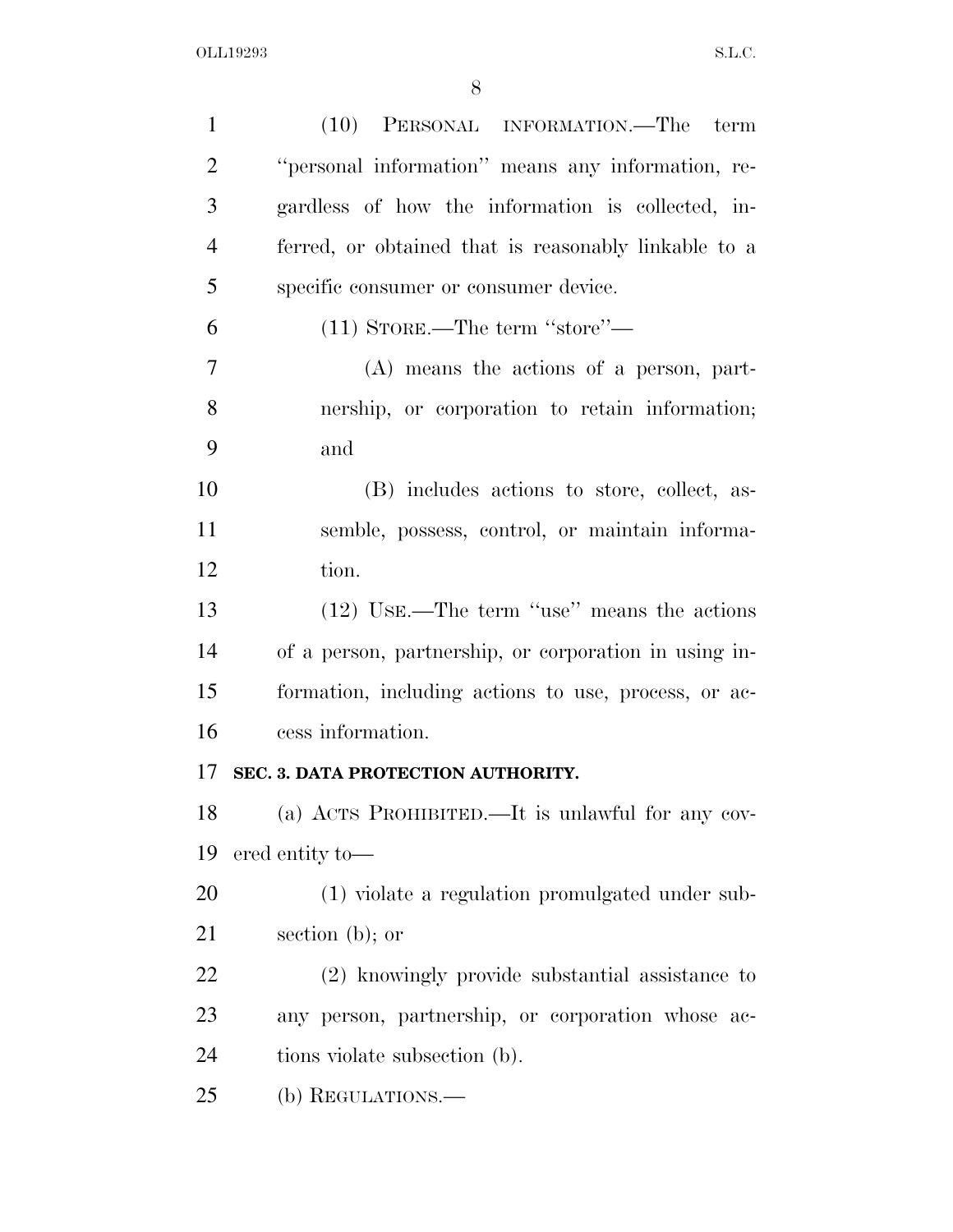| $\mathbf{1}$   | $(1)$ IN GENERAL.—Not later than 2 years after        |
|----------------|-------------------------------------------------------|
| $\overline{2}$ | the date of enactment of this section, the Commis-    |
| 3              | sion shall promulgate regulations, in accordance with |
| $\overline{4}$ | section 553 of title 5, United States Code, that—     |
| 5              | (A) require each covered entity to conduct            |
| 6              | automated decision system impact assessments          |
| 7              | $of$ —                                                |
| 8              | (i) existing high-risk automated deci-                |
| 9              | sion systems, as frequently as the Commis-            |
| 10             | sion determines is necessary; and                     |
| 11             | (ii) new high-risk automated decision                 |
| 12             | systems, prior to implementation;                     |
| 13             | provided that a covered entity may evaluate           |
| 14             | similar high-risk automated decision systems          |
| 15             | that present similar risks in a single assess-        |
| 16             | ment;                                                 |
| 17             | (B) require each covered entity to conduct            |
| 18             | data protection impact assessments of-                |
| 19             | (i) existing high-risk information sys-               |
| 20             | tems, as frequently as the Commission de-             |
| 21             | termines is necessary; and                            |
| 22             | new high-risk information sys-<br>(ii)                |
| 23             | tems, prior to implementation;                        |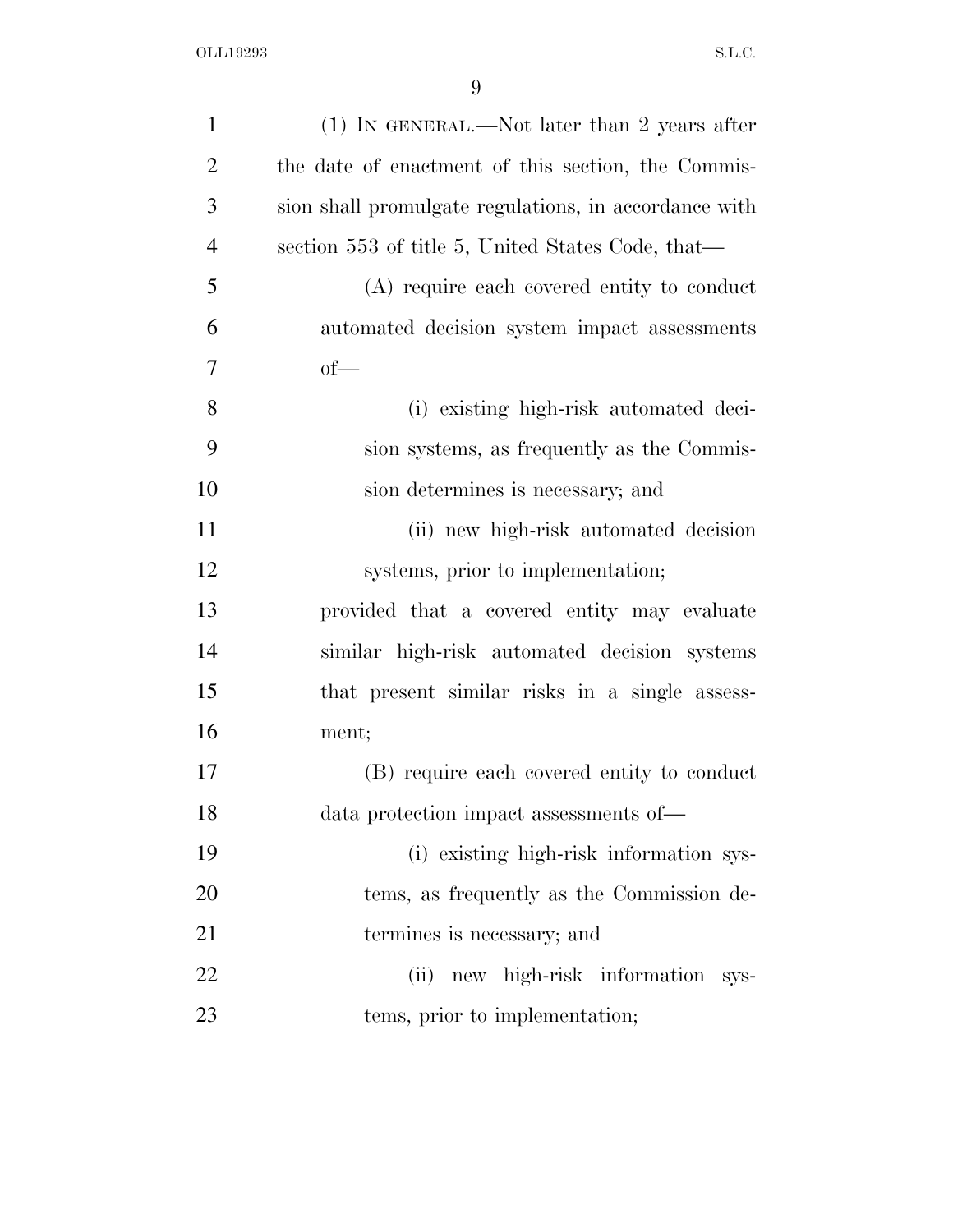| $\mathbf{1}$   | provided that a covered entity may evaluate                  |
|----------------|--------------------------------------------------------------|
| $\overline{2}$ | similar high-risk information systems that                   |
| 3              | present similar risks in a single assessment;                |
| $\overline{4}$ | (C) require each covered entity to conduct                   |
| 5              | the impact assessments under subparagraphs                   |
| 6              | $(A)$ and $(B)$ , if reasonably possible, in consulta-       |
| $\overline{7}$ | tion with external third parties, including inde-            |
| 8              | pendent auditors and independent technology                  |
| 9              | experts; and                                                 |
| 10             | (D) require each covered entity to reason-                   |
| 11             | ably address in a timely manner the results of               |
| 12             | the impact assessments under subparagraphs                   |
| 13             | $(A)$ and $(B)$ .                                            |
| 14             | (2) OPTIONAL PUBLICATION OF IMPACT AS-                       |
| 15             | SESSMENTS.—The impact assessments under sub-                 |
| 16             | paragraphs $(A)$ and $(B)$ may be made public by the         |
| 17             | covered entity at its sole discretion.                       |
| 18             | (c) PREEMPTION OF PRIVATE CONTRACTS.—It shall                |
| 19             | be unlawful for any covered entity to commit the acts pro-   |
| 20             | hibited in subsection (a), regardless of specific agreements |
| 21             | between entities or consumers.                               |
| 22             | (d) ENFORCEMENT BY THE COMMISSION.—                          |
| 23             | (1) UNFAIR OR DECEPTIVE ACTS OR PRAC-                        |
| 24             | TICES.—A violation of subsection (a) shall be treated        |
| 25             | as a violation of a rule defining an unfair or decep-        |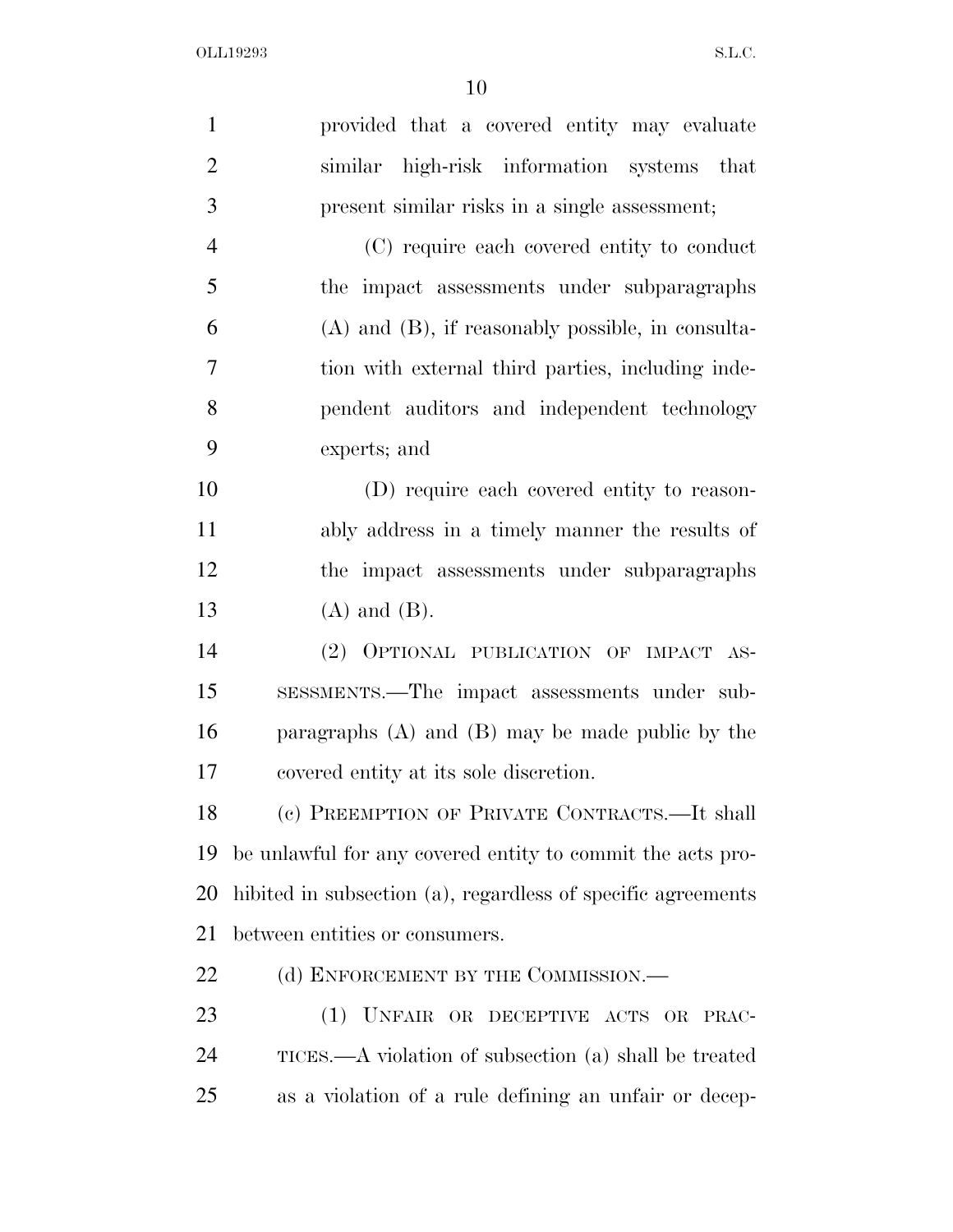OLL19293 S.L.C.

1 tive act or practice under section  $18(a)(1)(B)$  of the Federal Trade Commission Act (15 U.S.C. 3  $57a(a)(1)(B)$ . 4 (2) POWERS OF THE COMMISSION.—

 (A) IN GENERAL.—The Commission shall enforce this section in the same manner, by the same means, and with the same jurisdiction, powers, and duties as though all applicable terms and provisions of the Federal Trade Commission Act (15 U.S.C. 41 et seq.) were in-corporated into and made a part of this section.

 (B) PRIVILEGES AND IMMUNITIES.—Any person who violates subsection (a) shall be sub- ject to the penalties and entitled to the privi- leges and immunities provided in the Federal Trade Commission Act (15 U.S.C. 41 et seq.).

 (C) AUTHORITY PRESERVED.—Nothing in this section shall be construed to limit the au- thority of the Commission under any other pro-20 vision of law.

(e) ENFORCEMENT BY STATES.—

22 (1) IN GENERAL.—If the attorney general of a State has reason to believe that an interest of the residents of the State has been or is being threat-ened or adversely affected by a practice that violates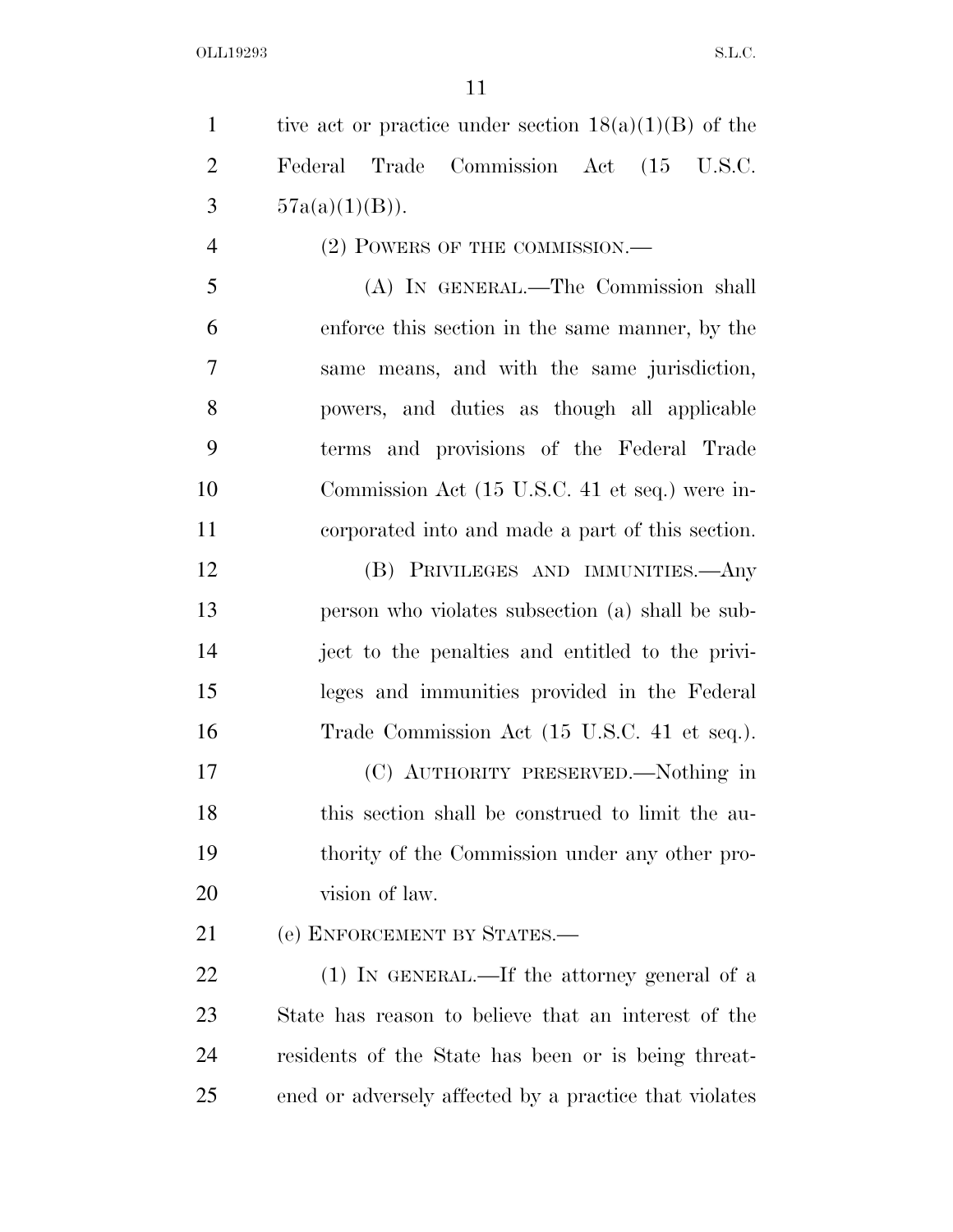OLL19293 S.L.C.

| $\mathbf{1}$   | subsection (a), the attorney general of the State      |
|----------------|--------------------------------------------------------|
| $\overline{2}$ | may, as parent patriae, bring a civil action on behalf |
| 3              | of the residents of the State in an appropriate dis-   |
| $\overline{4}$ | trict court of the United States to obtain appro-      |
| 5              | priate relief.                                         |
| 6              | $(2)$ RIGHTS OF COMMISSION.—                           |
| 7              | (A) NOTICE TO COMMISSION.—                             |
| 8              | (i) IN GENERAL.—Except as provided                     |
| 9              | in clause (iii), the attorney general of a             |
| 10             | State, before initiating a civil action under          |
| 11             | paragraph $(1)$ , shall provide written notifi-        |
| 12             | cation to the Commission that the attorney             |
| 13             | general intends to bring such civil action.            |
| 14             | (ii) CONTENTS.—The notification re-                    |
| 15             | quired under clause (i) shall include a copy           |
| 16             | of the complaint to be filed to initiate the           |
| 17             | civil action.                                          |
| 18             | (iii) EXCEPTION.—If it is not feasible                 |
| 19             | for the attorney general of a State to pro-            |
| 20             | vide the notification required under clause            |
| 21             | (i) before initiating a civil action under             |
| 22             | paragraph (1), the attorney general shall              |
| 23             | notify the Commission immediately upon                 |
| 24             | instituting the civil action.                          |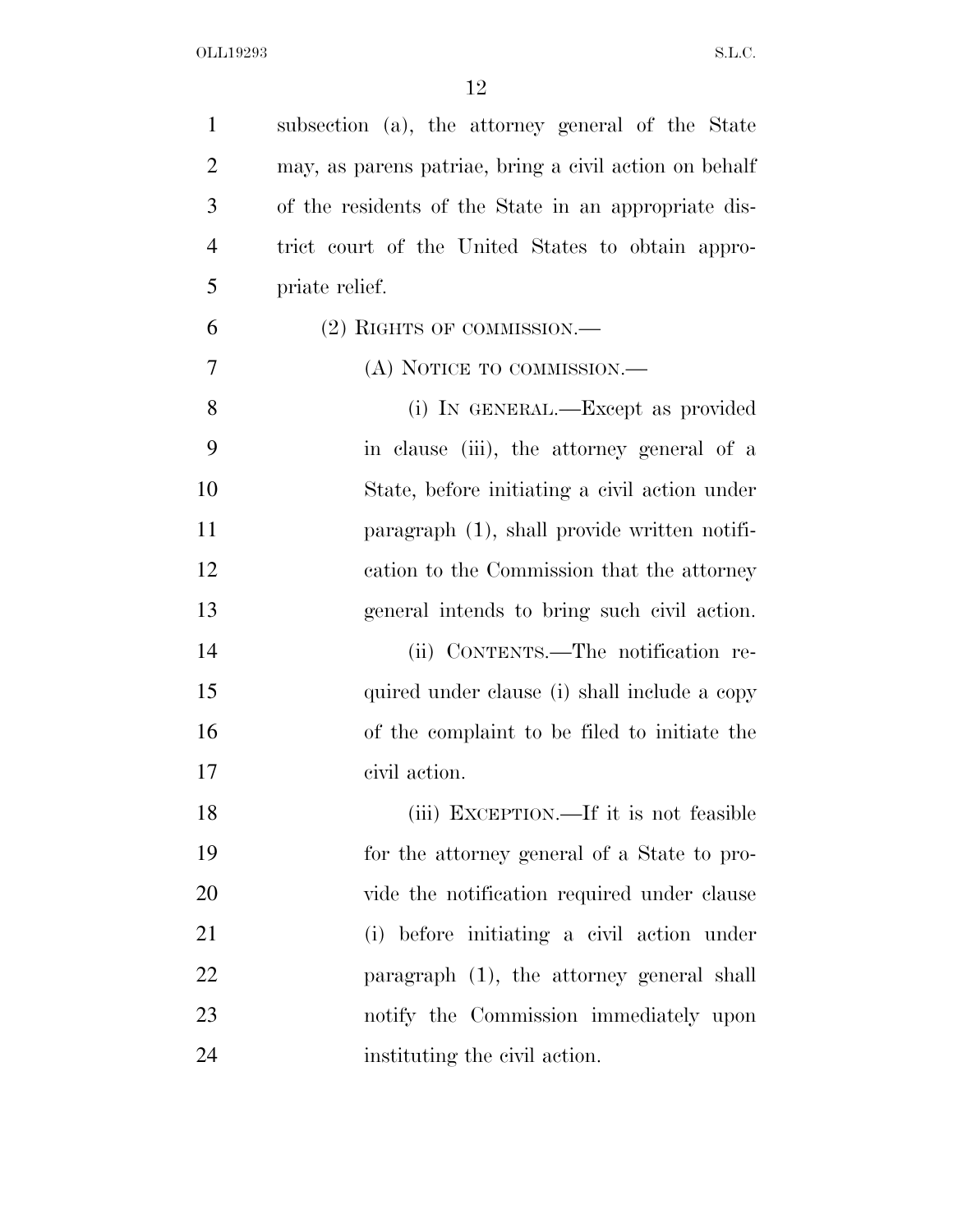| $\mathbf{1}$   | (B) INTERVENTION BY COMMISSION.—The                  |
|----------------|------------------------------------------------------|
| $\overline{2}$ | Commission may—                                      |
| 3              | intervene in any civil action<br>(i)                 |
| $\overline{4}$ | brought by the attorney general of a State           |
| 5              | under paragraph $(1)$ ; and                          |
| 6              | (ii) upon intervening—                               |
| 7              | (I) be heard on all matters aris-                    |
| 8              | ing in the civil action; and                         |
| 9              | (II) file petitions for appeal of a                  |
| 10             | decision in the civil action.                        |
| 11             | (3) INVESTIGATORY POWERS.—Nothing in this            |
| 12             | subsection may be construed to prevent the attorney  |
| 13             | general of a State from exercising the powers con-   |
| 14             | ferred on the attorney general by the laws of the    |
| 15             | State to conduct investigations, to administer oaths |
| 16             | or affirmations, or to compel the attendance of wit- |
| 17             | nesses or the production of documentary or other     |
| 18             | evidence.                                            |
| 19             | (4) VENUE; SERVICE OF PROCESS.-                      |
| 20             | (A) VENUE.—Any action brought under                  |
| 21             | paragraph $(1)$ may be brought in—                   |
| 22             | (i) the district court of the United                 |
| 23             | States that meets applicable requirements            |
| 24             | relating to venue under section 1391 of              |
| 25             | title 28, United States Code; or                     |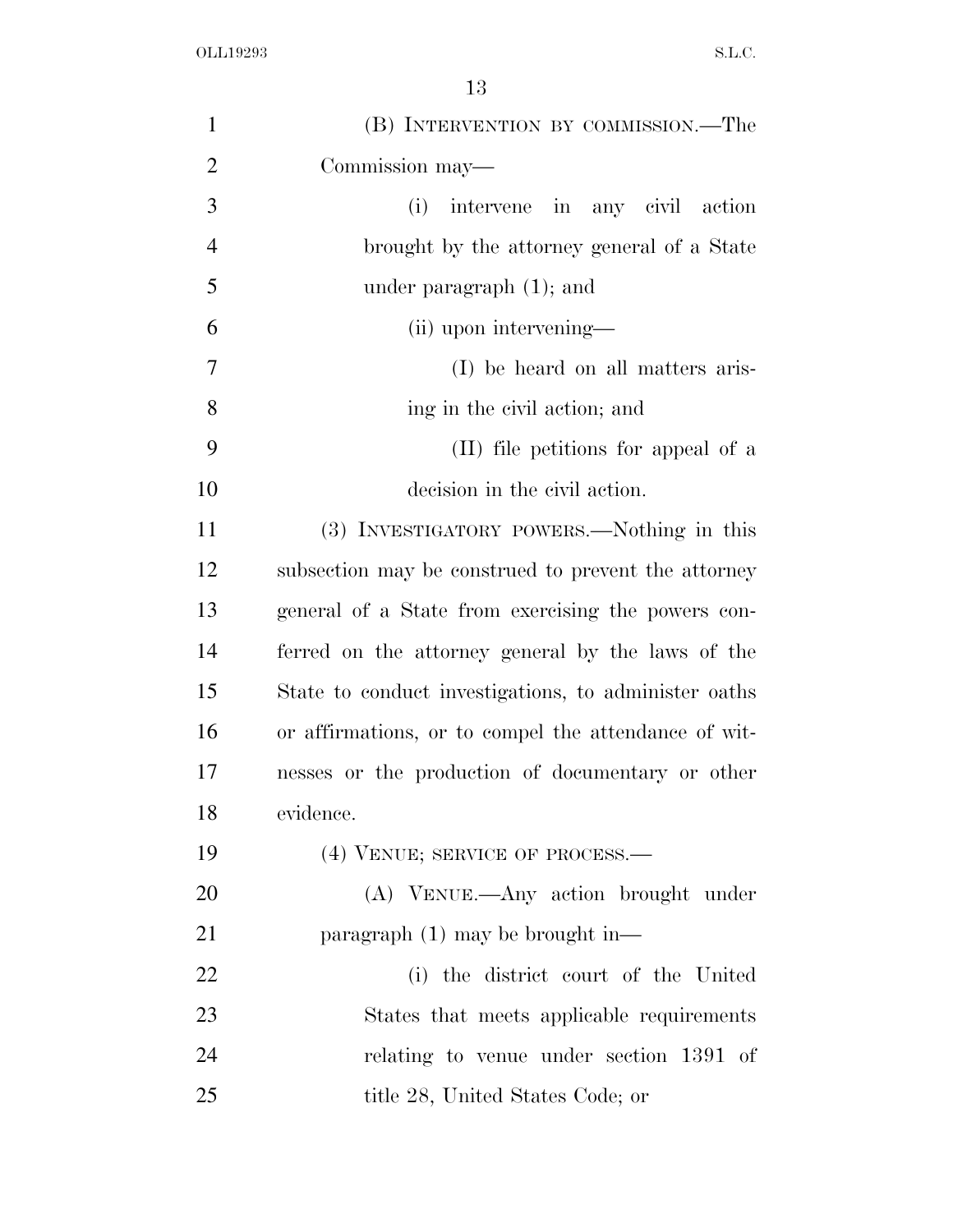| $\mathbf{1}$   | (ii) another court of competent juris-             |
|----------------|----------------------------------------------------|
| $\overline{2}$ | diction.                                           |
| 3              | (B) SERVICE OF PROCESS.—In an action               |
| $\overline{4}$ | brought under paragraph (1), process may be        |
| 5              | served in any district in which—                   |
| 6              | (i) the defendant is an inhabitant,                |
| $\overline{7}$ | may be found, or transacts business; or            |
| 8              | (ii) venue is proper under section                 |
| 9              | 1391 of title 28, United States Code.              |
| 10             | (5) ACTIONS BY OTHER STATE OFFICIALS.—             |
| 11             | (A) IN GENERAL.—In addition to a civil             |
| 12             | action brought by an attorney general under        |
| 13             | paragraph $(1)$ , any other officer of a State who |
| 14             | is authorized by the State to do so may bring      |
| 15             | a civil action under paragraph (1), subject to     |
| 16             | the same requirements and limitations that         |
| 17             | apply under this subsection to civil actions       |
| 18             | brought by attorneys general.                      |
| 19             | (B) SAVINGS PROVISION.—Nothing in this             |
| 20             | subsection may be construed to prohibit an au-     |
| 21             | thorized official of a State from initiating or    |
| 22             | continuing any proceeding in a court of the        |
| 23             | State for a violation of any civil or criminal law |
| 24             | of the State.                                      |